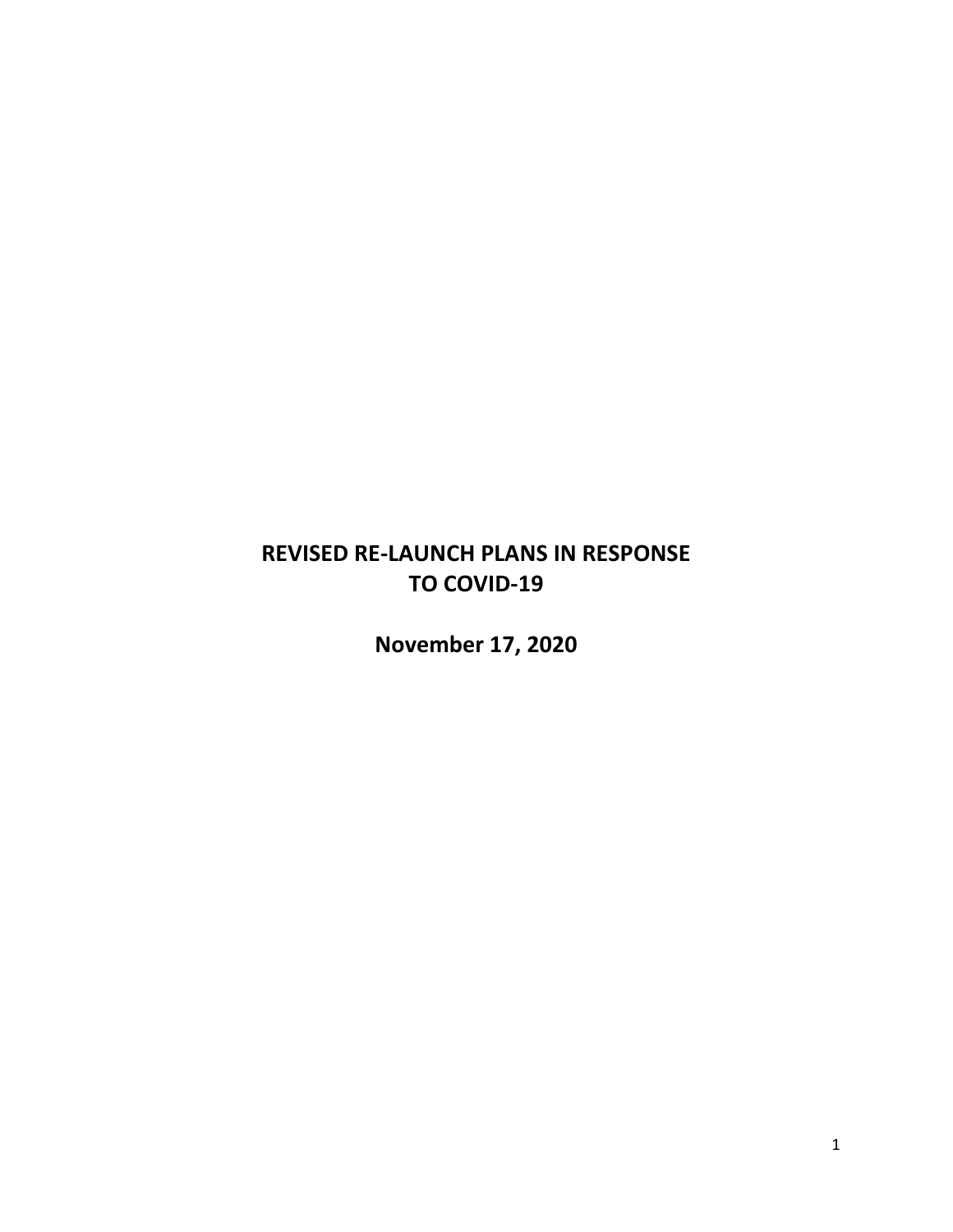As of November 17, 2020 First United Methodist Church 317 South Main Street Monticello, AR 71655

On March 13, 2020 First United Methodist Church took the precaution of canceling all services, programs, meetings, and group activities on-campus. At that time, our worship services were transitioned to exclusively online through Live Streaming, Facebook Live, and rebroadcast of services.

The Executive Council serves as the governing board of our congregation. Current Executive Council members include Rev Mark Norman, ARUMC District Superintendent; Rev. Lori Fallon, Associate Pastor; Julie Smith, Lay Leader; Mike Stephenson, Trustees Leader; Paul Griffin, Finance Leader; Justin Atkins, Stephanie Brown, LeAnne Burch, Jack Lassiter, and Ray Ryburn.

In September 2020, an initial relaunch plan was approved by the ARUMC District Superintendent and the Executive Council. On September 27, 2020, First United Methodist Church restarted in-person worship in the sanctuary. The Executive Council will continue to follow guidance from ARUMC Bishop Mueller, Arkansas Department of Health, Governor Hutchinson, CDC, and others but will always seek input from the congregation. This relaunch plan will continue to be revisited and modified as needed to meet the needs of our church family while also maintaining safety during the COVID-19 pandemic.

The Revised Relaunch Plan was approved by the Executive Council on 11.17.2020 Reviewed by the District Superintendent on 11.17.2020

# **Disclaimer on changes/updates**

Due to the nature of the coronavirus and the current rising rate of cases, this plan will be revised as necessary. This may include:

- Suspending in-person worship
- Suspending all on-campus meetings or programs
- Suspending office hours or requiring remote work for appropriate staff

What would cause these actions to take place? It is impossible to predict how long this pandemic will last, if the virus will change, or if infection rates will continue to rise. Our goal is to provide a safe, healthy environment for all using reasonable measures and with the best interests of the church as a whole in mind. If it is felt that we cannot provide a safe environment, changes will be mandated. Examples include but are not limited to: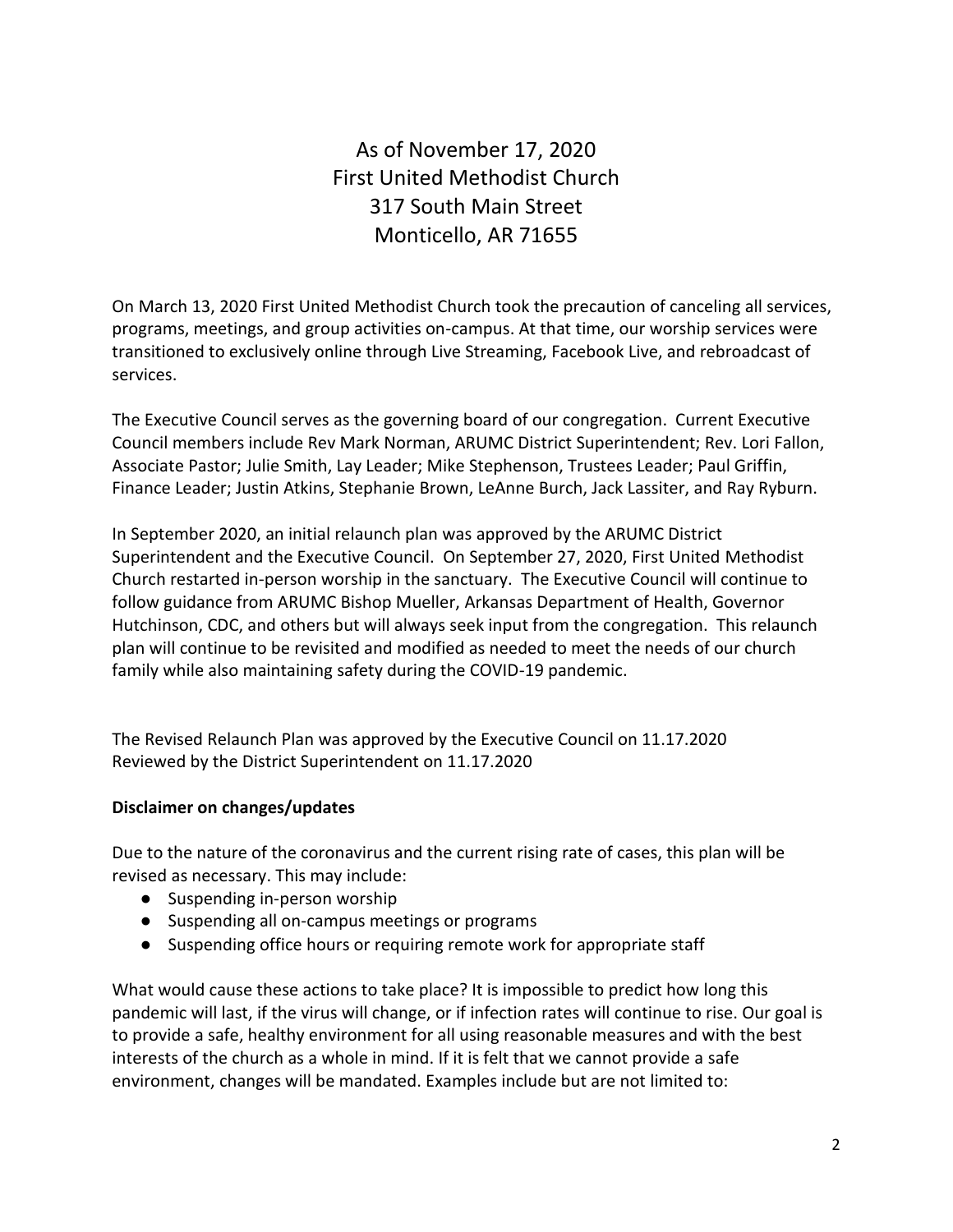- Staff Member in a position that requires personal contact with members who have tested positive for COVID-19 within the past fourteen (14) days.
- Participant in worship or on-campus activity tests positive for COVID-19
- Positive cases of COVID-19 in Drew County that are greater than 10% of total tests
- Directives from the Governor
- Directives from Bishop Mueller/Arkansas Annual Conference
- Inability to procure proper cleaning/sanitizing products
- Observation of unforeseen issues that endanger those attending worship or on-campus activities
- Disregard of protective measures required by the relaunch plan

# **General Expectations for all Ministries**

First United Methodist Church will follow the guidance provided by the Arkansas Annual Conference of The United Methodist Church, various departments of the State of Arkansas government, and the CDC. As a part of the United Methodist Connection, we will give priority to the directives of the bishop of the Arkansas Annual Conference. With this in mind, the following actions are required for all ministries, volunteers, employees and guests at FUMC Monticello.

- 1. Face coverings must be worn by everyone 2 years of age or older at all times while on the campus. This includes inside and outside activities. All activities should also follow social distancing (36 sq. ft./household) guidelines.
- 2. Upon entering any part of the campus, all persons must have their temperature taken by an authorized person, answer general health questions, and questions regarding any possible COVID exposure. The group leader must prepare a list of all persons present and deliver this list in person or by email to the Administrative Assistant in the church office (870-367-2471, [masterfumc@gmail.com\)](mailto:masterfumc@gmail.com)
- 3. If someone is exhibiting symptoms of COVID-19, has known exposure to COVID within the last 14 days, or tested positive for COVID within the past 14 days, that person shall not enter any campus building and shall not interact with any person on the church campus. If there is a pastoral need please contact the church at 870-367-2471 so that the church can care for you.
- 4. Individuals who are in the high-risk categories as defined by the CDC are strongly encouraged to limit their exposure and stay home. For information on high-risk categories, please access the CDC website at [https://www.cdc.gov/coronavirus/2019](https://www.cdc.gov/coronavirus/2019-ncov/need-extra-precautions/people-with-medical-conditions.html) [ncov/need-extra-precautions/people-with-medical-conditions.html.](https://www.cdc.gov/coronavirus/2019-ncov/need-extra-precautions/people-with-medical-conditions.html) First United Methodist Church will continue to offer worship services and other programs via electronic means.
- 5. Groups meeting in-person, whether at the church or off-site as an acknowledged group of FUMC Monticello, must observe face coverings and social distancing guidelines at all times.
- 6. There shall be no unscheduled meetings or groups at this time. Any ministry, group, or individuals wishing to meet in-person at FUMC Monticello must schedule their meeting through the Administrative Assistant (870-367-2471 or [masterfumc@gmail.com\)](mailto:masterfumc@gmail.com). This is to ensure that rooms are set up with proper social distancing, sanitization/cleaning is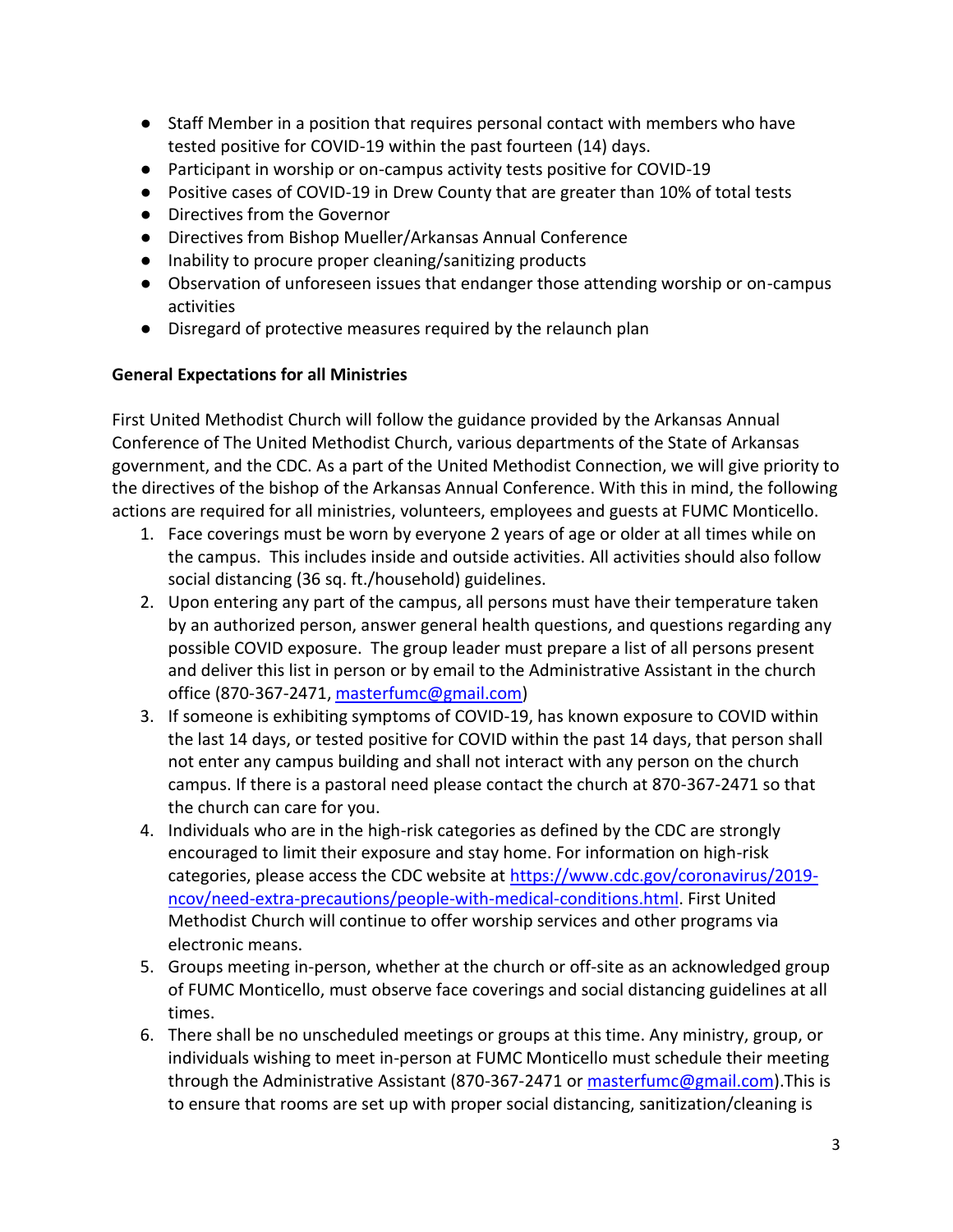done properly and timely, and to facilitate contact tracing in the event a person in the group tests positive for COVID-19.

- 7. All groups meeting either on campus or off campus shall record the names, and telephone numbers of the person participating in the group activity in order to facilitate contact tracing in the event that it is necessary. This list is to be delivered in person or by email to the Administrative Assistant in the church office (870-367-2471, [masterfumc@gmail.com](mailto:masterfumc@gmail.com) )
- 8. Any events involving children, youth or protected persons must follow the Safe Sanctuary Policy of FUMC Monticello.

# **Worship Services**

As of September 14, 2020, the Arkansas Annual Conference is allowing groups to meet for services as long as the length of the service does not exceed 35 minutes and social distancing guidelines are followed (36 sq. ft./household). This includes in-person worship, funerals, and weddings. If the Arkansas Annual Conference modifies these limits, this relaunch plan will automatically be amended to reflect the new guidelines. Our worship service schedule will be as follows:

- 1) Online at 9:00AM. Worship services are available on the FUMC Monticello website, YouTube, and Facebook pages.
- 2) In-person 11:00-11:30 in the sanctuary.

In person attendance limits for worship in the sanctuary follow the Bishop's "36 sq. ft. /household" guideline. As necessary, additional in-person services will be added.

In order to maintain safety protocols, the following procedures will be enforced.

- 1. All worship services will be limited to the "36 sq. ft. /household" guideline. This includes all worship leaders/staff.
- 2. To assist with preparation for services Individuals/families are encouraged to notify the church office of their intent to attend in-person worship no later than noon on each Friday preceding Sunday Worship services. (870-367-2471, [masterfumc@gmail.com\)](mailto:masterfumc@gmail.com)
- 3. Participants shall enter the facility through the front doors of the Sanctuary. The Disability-accessible doors on the west front side of the sanctuary for individuals needing this assistance.
- 4. All worshippers over two years of age shall be required to wear a face covering at all times when inside the church facility and maintain social distancing from all other households present.
- 5. The ushers will seat attendees so that social distancing can be observed.
- 6. There will be no nursery or children programs provided at this time, per the Arkansas Annual Conference directives. Children are welcome to worship with their family.
- 7. After the service, the congregation will be ushered out through the Disability-accessible doors on the west front side of the sanctuary. Once out of the Sanctuary, attendees are encouraged to return to their vehicle, observing social distancing between households.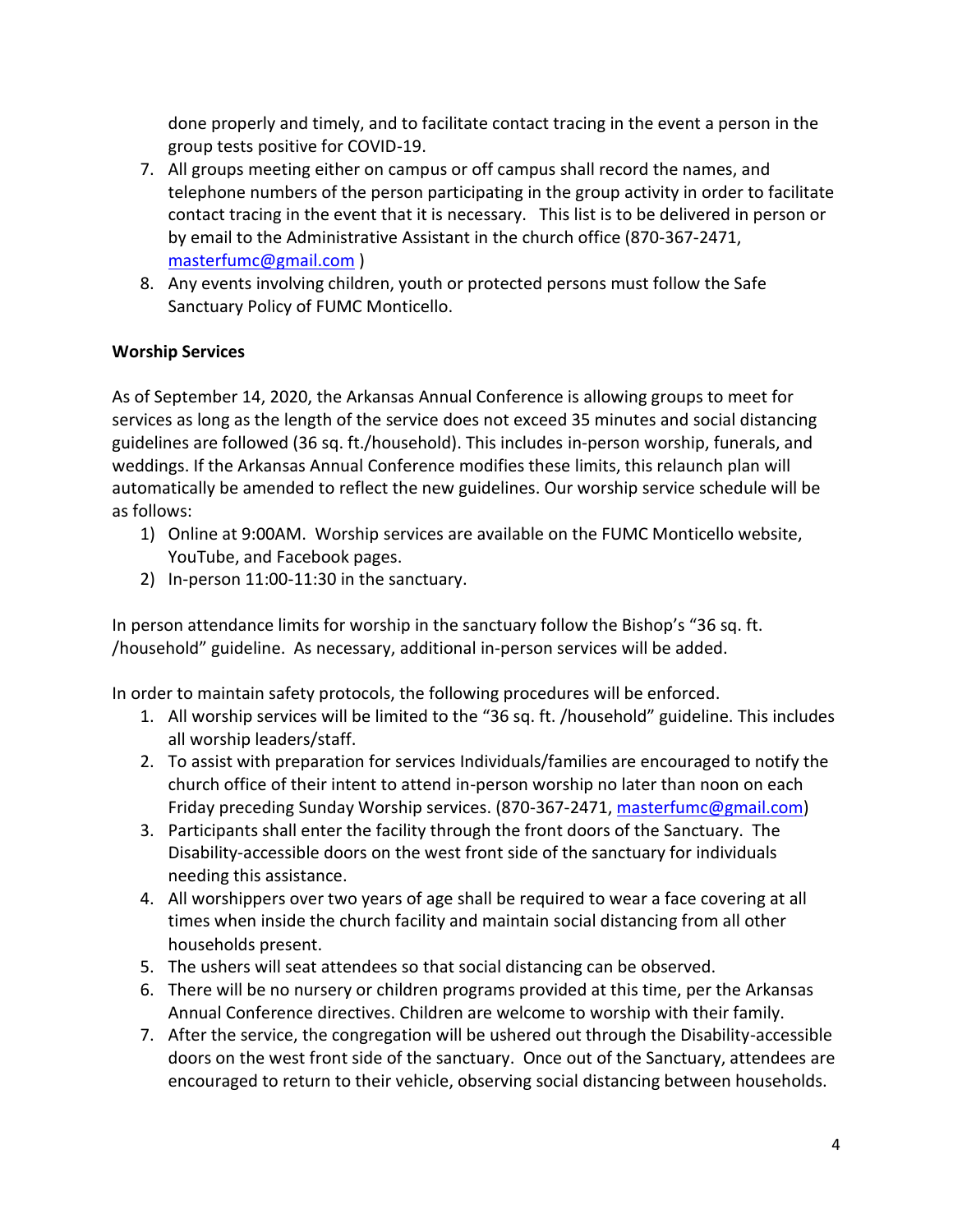- 8. For safety reasons, there will be no refreshments, snacks or water fountains allowed.
- 9. We ask that only one person or family group at a time be in the restrooms.

# **Communion**

When communion is offered the congregation will meet after the service in the handicap parking area. Pre-packaged juice and wafers will be provided for each participant. Social distancing must be observed. In the event that weather prohibits this procedure, communion will be offered by a drive-through procedure using the covered area on the south side of the church.

# **Bulletins, Hymnals, Pew Bibles**

Following the guidelines of the Arkansas Annual Conference and to prevent the spread of COVID-19, we will not be providing bulletins, hymnals, pew Bibles, or paper items.

# **Offering**

Offering plates will not be passed during the worship services. There will be offering plates placed at the entrance and exit to receive your gifts. We encourage all to continue to support the mission and ministry of FUMC Monticello through regular, faithful giving. Gifts can be mailed to the church, given on-line, and by electronic funds transfer.

# **Congregational Singing/Passing of the Peace**

At this time, singing will not be allowed. Additionally, there will be no passing of the peace. We strongly urge everyone to maintain social distance. Handshakes, fist bumps, hugs, or touching of anyone outside of your immediate family are prohibited.

# **Nursery**

Per the Arkansas Annual Conference directives, there will be no nursery or child care provided for any worship service. Children are welcome to attend worship with their families.

# **Weddings/Funerals**

Weddings and funerals will be limited to the maximum allowed by the 36 sq. ft/household rule. All of the standard procedures listed above for Sunday worship are to be followed (exception being reservations). These must be scheduled with a pastor in coordination with the Administrative Assistant (870-367-2471, [masterfumc@gmail.com\)](mailto:masterfumc@gmail.com)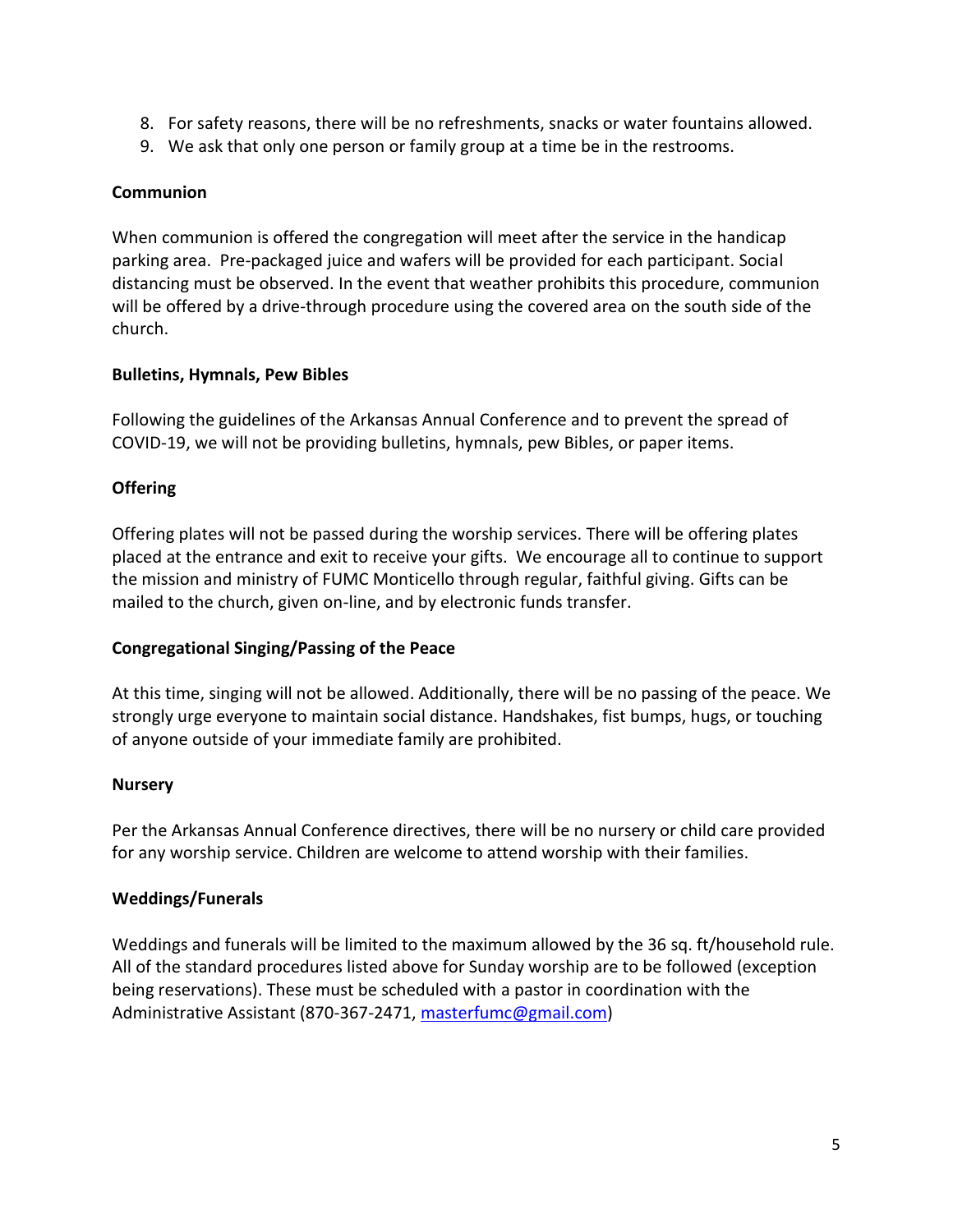### **Baptisms**

Baptisms should be scheduled with the Associate Pastor in advance. They may be conducted during an in-person worship service. They may also be recorded in advance and included in the live-stream service. Contact the Administrative Assistant for information and scheduling.

### **MINISTRY AREAS**

This section of the Relaunch Plan goes into effect immediately upon approval of the Executive Council.

### **Adult Small Groups and Sunday School Classes**

Sunday School classes are encouraged to continue to meet via video conference at this time. If a group does wish to meet in-person, a request must be submitted to the Associate Pastor. In consultation with the Administrative Assistant appropriate rooms, entrances, and meeting time will be assigned so that social distancing guidelines can be followed and proper cleaning performed after each meeting. Sanitization/cleaning requirements and instructions are available in a document provided by the Administrative Assistant (870-367-2471, [masterfumc@gmail.com\)](mailto:masterfumc@gmail.com).

We do ask that groups take attendance in case the need for contact tracing arises. The attendance list should be shared with the Administrative Assistant (masterfumc@gmail.com).

Bible Studies, Prayer Groups, UMW, and other small groups may meet in-person at the church provided appropriate space is available for social distancing (e.g. the Sanctuary or FLC worship space). Groups must contact the Associate Pastor to arrange room, time, and review the general expectations. Attendance should be kept in case the need for contact tracing arises. The attendance list should be shared with the Administrative Assistant (masterfumc@gmail.com).

# **In-person gatherings are limited to 30 minutes taking no more than 45 minutes to be in and out of the building.**

### **Fellowship Meal**

Wednesday Night Dinners will not be offered until further notice.

### **Care Ministries**

Support Groups, classes, and non-related groups (AA, NA, Al-Anon) may also meet inperson as long as the general requirements above are followed. Groups must request to meet in-person and schedule through the Associate Pastor. Temperatures shall be taken and masks worn at all times. Attendance shall be taken as well and recorded with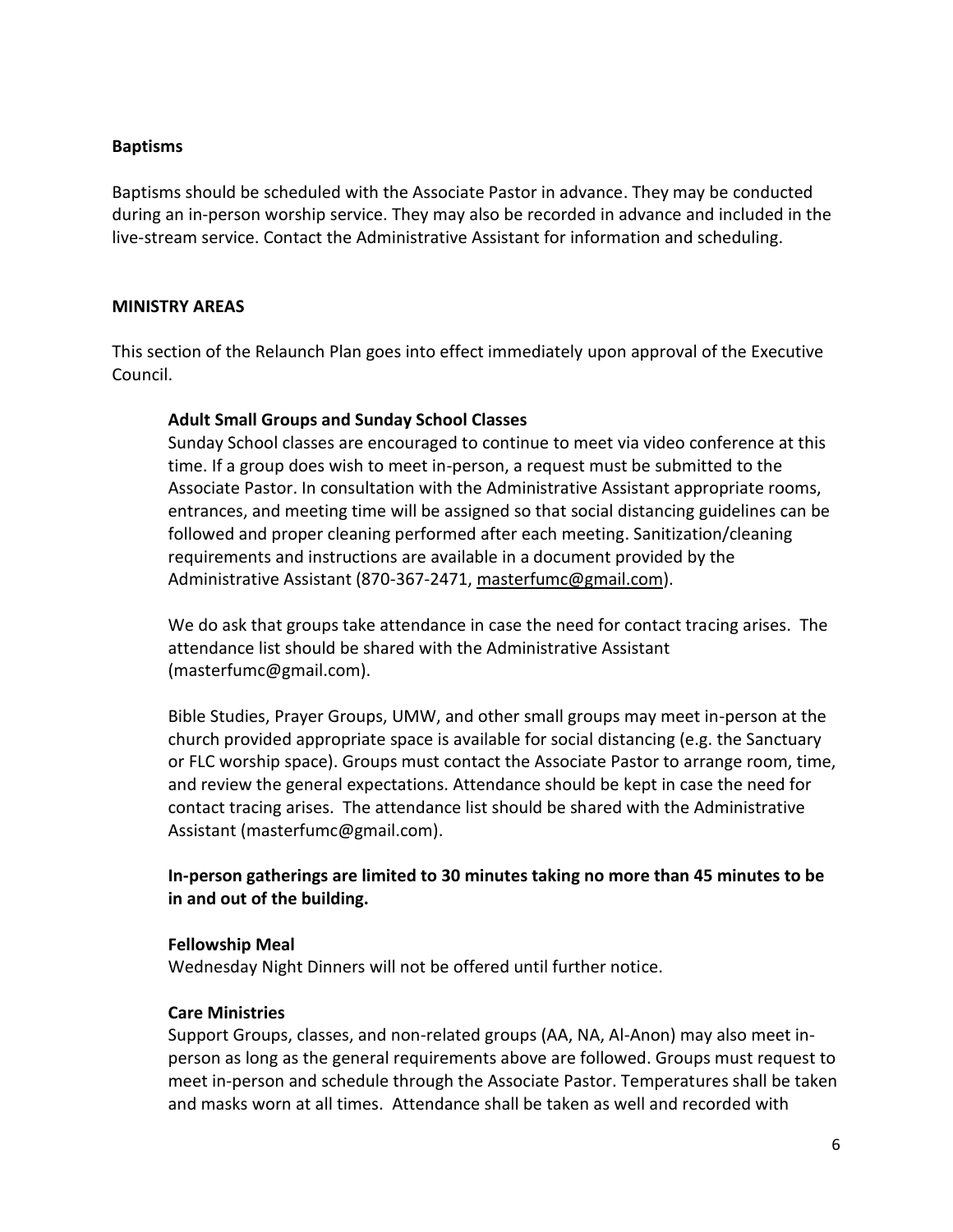telephone numbers of those in attendance. The list must be maintained by the person(s) in charge of the meeting in the event contact tracing is necessary. The attendance list must be shared with the Administrative Assistant (masterfumc@gmail.com). In-person gatherings should be limited to 30 minutes taking no more than 45 minutes to be in and out of the building.

### **Pre-School Ministries**

FUMC Monticello Pre-School may operate beginning October 1, 2020. They shall continue their programming following the guidelines of Arkansas Department of Human Services and Department of Health Guidelines.

#### **Children's Programming**

#### *Sunday School*

The Arkansas Conference has directed that Children's Sunday School will not meet at this time. Our children's minister, Brenda Wright, provides a pre-recorded children's message for worship each week and materials are available at the request of parents.

#### *Wednesday After-School Programming*

Children's choir, children's handbells, and other children's mid-week activities will not be held until further notice.

### *Nursery and Childcare*

There will be no nursery or childcare provided for any on-campus program until further notice.

### *Scouting*

Boy Scouts may begin meeting inside as of November 11, 2020. Cub Scouts will meet in FLC on Mondays, 5:30 – 6:10 PM (25-person limit) Boy Scouts will meet in FH on Mondays, 6:30 – 7:10 PM (15-20-person limit) Safe Sanctuary policy for meetings must be followed. Temperatures shall be taken and masks worn at all times. Attendance shall be taken as well and recorded with telephone numbers of those in attendance. The list must be maintained by the person(s) in charge of the meeting in the event contact tracing is necessary. The attendance list must be shared with the Administrative Assistant (masterfumc@gmail.com). In-person gatherings should be limited to 30 minutes taking no more than 45 minutes to be in and out of the building.

#### **Youth Ministry**

FUMY must follow not only the protocols set forth in this document, but also the guidelines established by the Arkansas Annual Conference as well.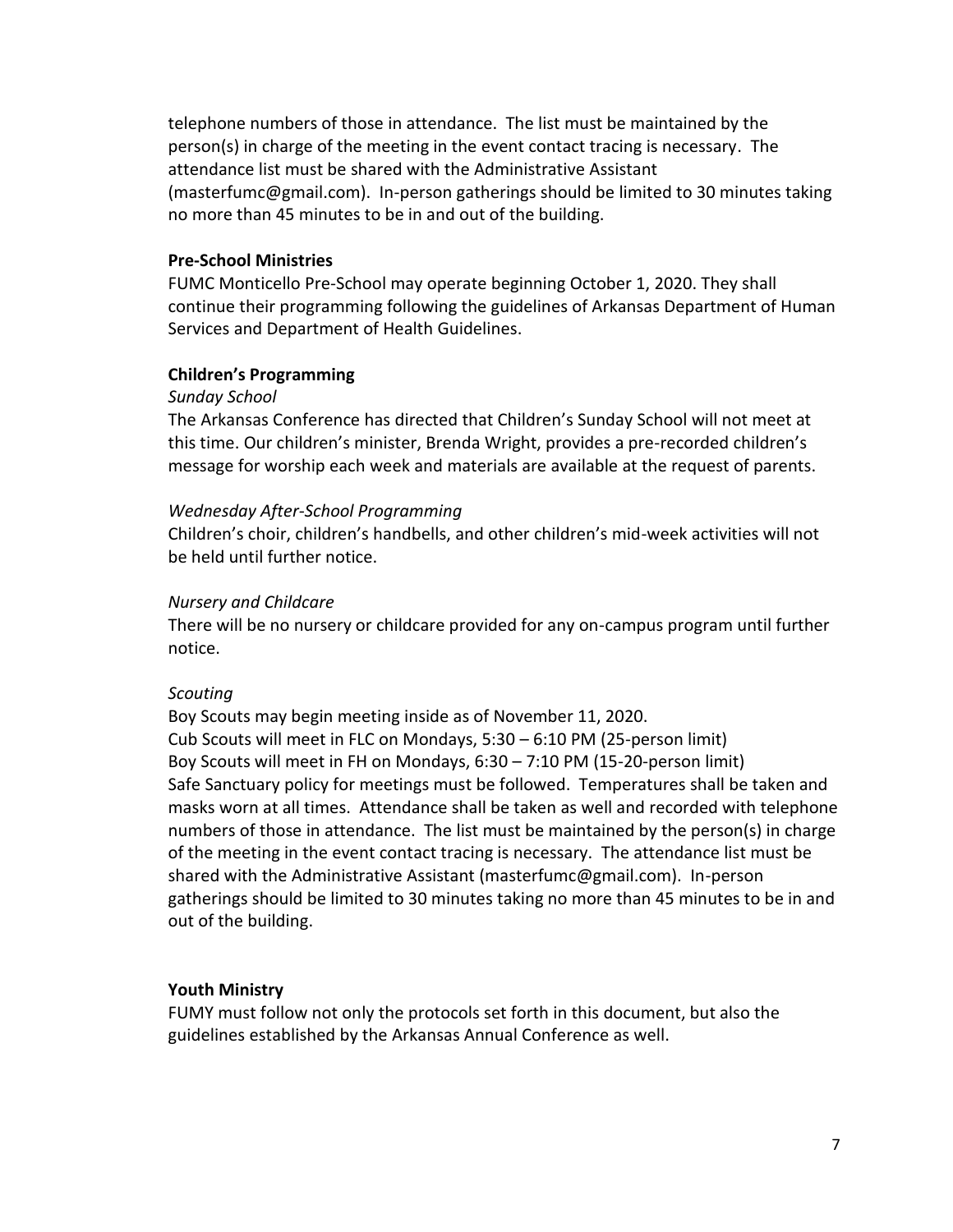# *Sunday School*

Youth Sunday School may meet on-line for the foreseeable future. Safe Sanctuary policy for on-line meetings must be followed.

# *Sunday Night and Mid-Week Programming*

Plans for in-person gatherings need to be made very carefully, discussed, and approved by the Associate Pastor. All of the general expectations must be followed including, but not limited to: limit on attendees should be based on available square footage for appropriate social distancing, any food must be pre-packaged and individual portions, no group singing, face coverings must be worn, and social distancing observed at all times. Youth small groups may meet outside beginning September 20, 2020. Youth may begin to meet inside as of November 11, 2020 with the following approved schedule:

- Sundays 4-5PM in FLC
- Wednesdays 4:30-5:30PM in FLC

Meetings inside should be limited to 30 minutes, taking no more than 45 minutes to be in and out of the building. Attendance list should be maintained by Youth Minister/Associate Pastor in the event contract tracing is necessary.

# *Off Campus Events*

These must also be planned carefully to ensure safety protocols are maintained. Transportation to and from events must meet the Arkansas Annual Conference guidelines. The Associate Pastor must be notified of any off-campus events and the event scheduled on the church calendar.

### **Missions**

The work of the church outside of the walls has been critical during this time, and has not been stopped by the pandemic. We appreciate the leaders of various mission projects following the general expectations. Any mission project that wishes to meet on campus, must first contact the Associate Pastor. Requirements for participation in mission activities shall be consistent with the requirements of this relaunch plan, including the recording of those persons participating and their telephone numbers in the event that contact tracing is necessary. The attendance list should be shared with the Administrative Assistant (masterfumc@gmail.com).

### **Music Ministry**

Children's Vocal and Handbell choirs will not be offered until further notice. Vocal and Hand Bell choirs for adults as well as praise team will be allowed to meet in person beginning November 17 provided that safety protocols are followed (social distancing and wearing of masks) with the following approved schedule:

- Chancel Choir (Wednesdays 6-7PM, Sanctuary)
- Adult Hand Bells (Wednesdays 7-8PM, Fellowship Hall)
- Praise Team (Wednesdays 7-8PM, FLC)

Gatherings should be limited to 30 minutes, taking no more than 45 minutes to be in and out of the building. Attendance list should be kept at each gathering and shared with the Administrative Assistant (masterfumc@gmail.com).